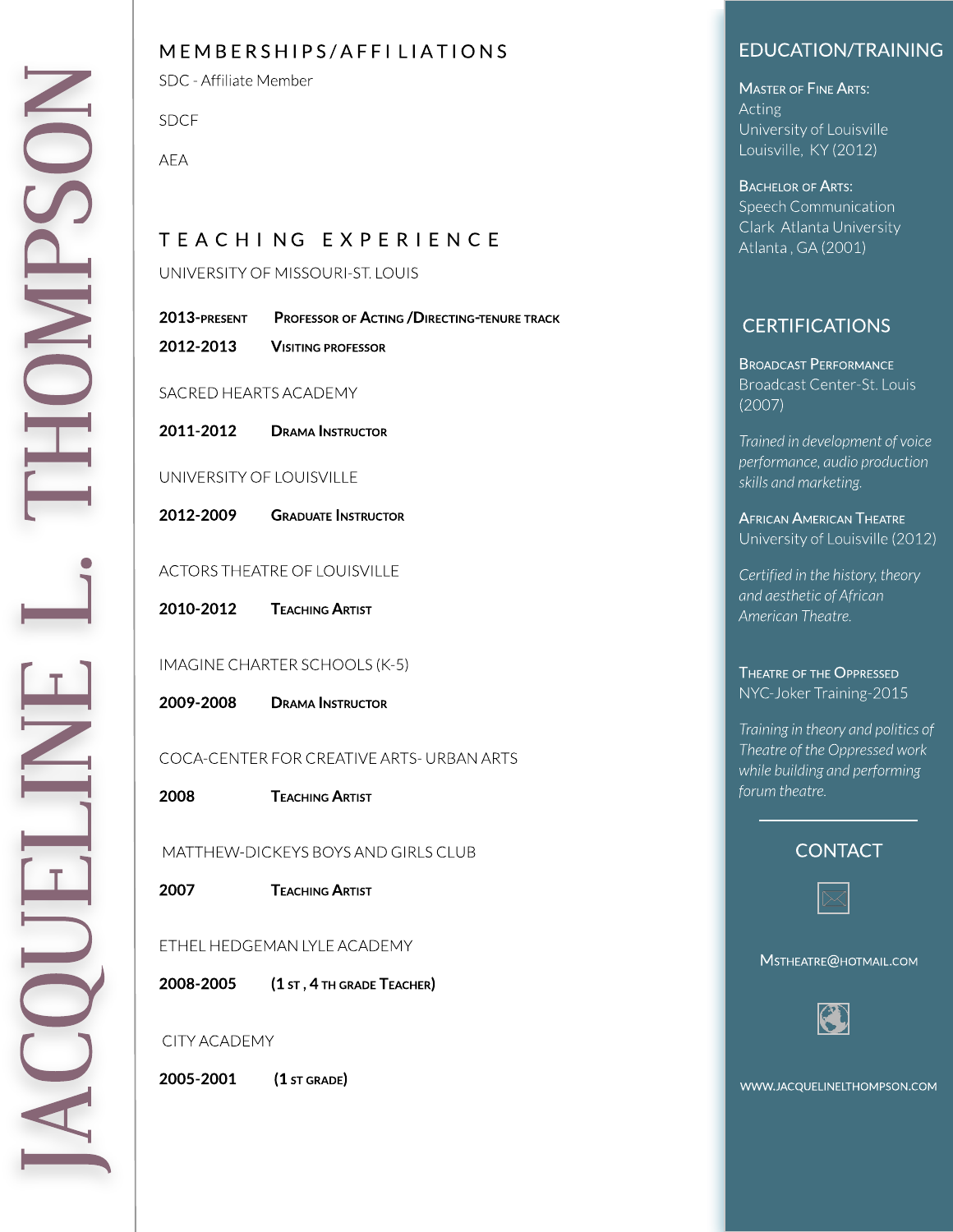### T E A C H I N G E X P E R I E N C E **(continued)**

#### BLACK REPERTORYTHEATRE

2001 **TEACHING ARTIST** 

# D ET AILED TE A CHING EXPERIENCE

#### ASSISTANT PROFESSOR: UNIVERSITY OF MISSOURI-ST.LOUIS**(TENURETRACK) .** 2012-PRESENT FALL 2012/SP 2016 FUNDAMENTALS OF ACTING

• This course is designed to teach beginning students the process of acting, the role of the actor and the physical and mental demands of theatre. The goal is to enhance students' abilities to reflect and interpret human experience through the process of acting. Through improvisation, theatre games, open scenes, theatre experiences and class discussions, the students are expected to mobilize their intellectual, emotional and moral capacities. Further, there is the benefit of fostering the appreciation of the art of theatre and drama.

#### FALL 2012/2014 ACTING STYLES

• This course exposes students to the analytical and physical demands of acting within a specific historical period. Students will engage in activities on the following styles: Greek Tragedy, Elizabethan Theatre, Restoration Comedy, Italian Commedia, French Farce, Post-Realism/Absurdism, Black Theatre with a special focus on style distinctions between each. The styles examined in this course not only apply exclusively to the theatre, but to public presentations of all kinds.

#### FALL 2012/2015 SCENE STUDY

This course is intended to strengthen the pillars of solid acting while engaging in script analysis & character building while exploring and performing a myriad of scenes from several styles of theatre.

#### SPRING 2013/2014 ENSEMBLE ACTING

A laboratory acting course providing an "outside in" starting point for theatrical creation and study, balancing and countering the approach of Stanislavsky-based actor training. Emphasis is paid to ensemble creation, physical characterization,cooperative methodsandobject performance. Students will be engage in practices and theories of Growtowski, Boal, Lecoq and Suzuki.

#### SPRING 2013/2016 DIRECTING FOR THE THEATRE

• This class is a survey of theories and practices of theatrical directing, beginning with theories and techniques of accomplished directors. The course teaches the director's role in performance development through script analysis, production planning and rehearsal process.

# PUBLICATIONS

**HOWLROUND: <http://tinyurl.com/howljt>**

**TCG ARTICLE #1** (REBUILD): **<http://tinyurl.com/tcgjt1>**

**TCG ARTICLE #2** (DIVERSITY): **<http://tinyurl.com/tcgjt2>**

### **CONTACT**



MSTHEATRE@HOTMAIL.COM

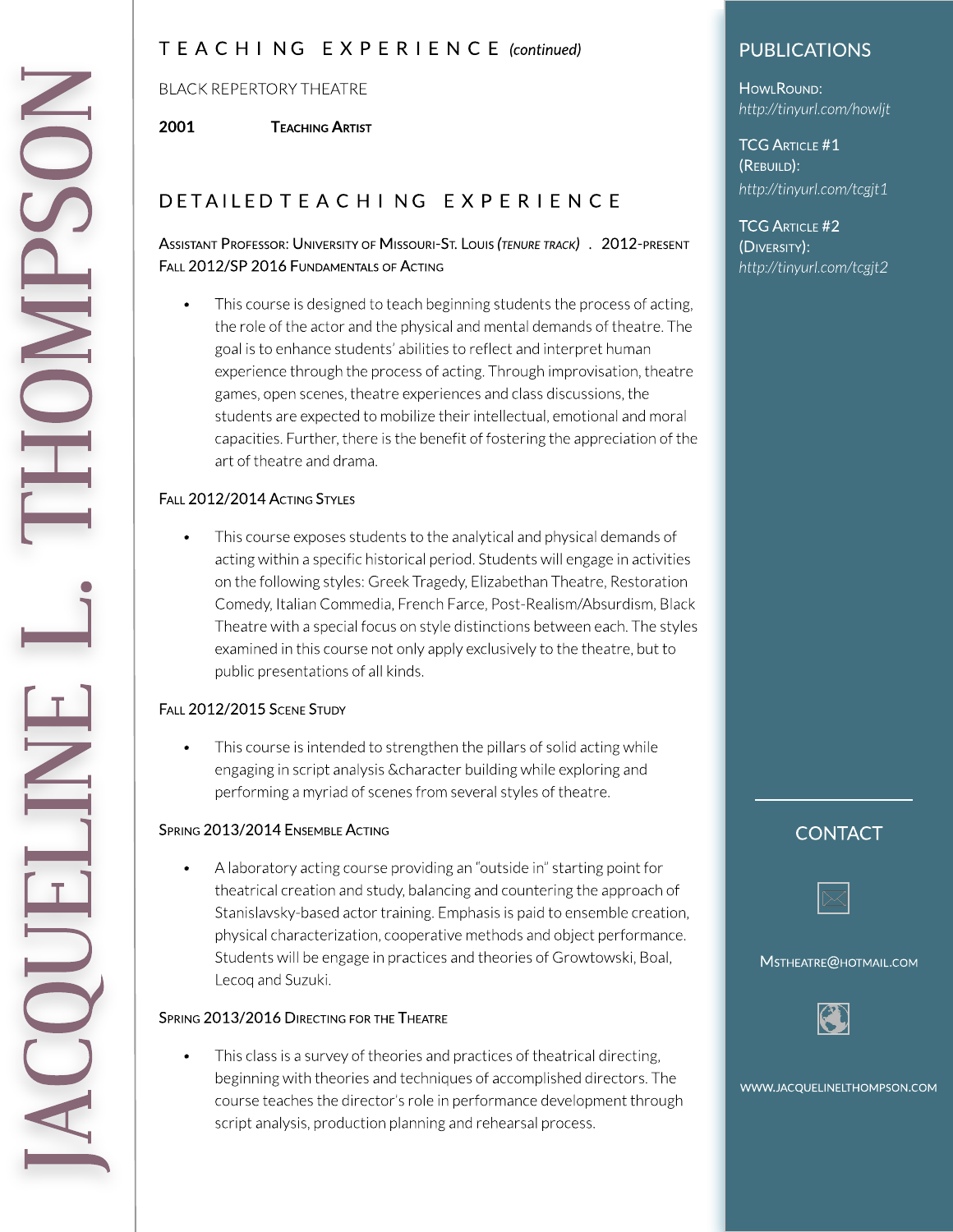# DETAILED TEACHING EXPERIENCE (continued)

#### FALL 2010-SPRING 2012 CULTURAL DIVERSITY IN PERFORMANCE UNIVERSITY OF LOUISVILLE

The objective of this course was to explore through performance, images in the media as it relates to diversity and interculturalism throughout the world. Performance styles were explored particularly in eastern regions of the world along with the African Diaspora. The course promoted a higher level of consciousness when viewing diverse performance styles through a western lens.

#### FALL 2011 ACTING THE BLACK EXPERIENCE UNIVERSITY OF LOUISVILLE

This course explored the craft of acting from an Afrocentric perspective. Activities focused on improvisation, call and response, storytelling, art of spoken word and the impact of music and film on the culture.

#### FALL 2010-SPRING 2012 ACTING FOR NON-MAJORS UNIVERSITY OF LOUISVILLE

This is a beginning course for students new to theatre. It lays a foundation  $\bullet$ for character development, scene work and actor choice through improvisation and exploration.

FALL 2009-SPRING 2010 ENJOYMENT OF THEATRE UNIVERSITY OF LOUISVILLE

(Graduate Teaching Assistant-Russell Vandenbrouke and Dr. Amy Stieger)

The Enjoyment of Theatre course was a lecture based course designed to give students knowledge of theatre history. Activities and projects were created by the graduate teaching assistants on Friday of the sections using concepts, theories and themes from the lectures.

# DIRECTING EXPERIENCE

| GAMES DAD DIDN'T                  |                                  |                                          |
|-----------------------------------|----------------------------------|------------------------------------------|
| <b>PLAY</b><br>OF MICF AND MEN    | Jeremy Shaefer<br>John Steinbeck | Metro Theater (2017)<br>SATE (2017)      |
| RACE                              | Jamie Pachino                    | Civic Arts Group (2016)                  |
| DANCE ON                          | Jan Rowlands                     | After Orlando, STL Fringe<br>(2016)      |
| THE TELLING<br>PROJECT- ST. LOUIS | Max Reynard                      | The Telling Project (2016)               |
| BABY BLACK JESUS<br>(2016)        | Vincent Durham                   | That Uppity Theatre Co.                  |
| HOW WE GOT ON<br>Louis            | Idris Goodwin                    | University of Missouri-St.<br>(2016)     |
| THE WORLD BEGUN                   | Nancy Bell                       | Shakespeare Festival-St. Louis<br>(2015) |

## FEEDBACK/ **EVALUATIONS**

"I am excited to write about Jacqueline Thompson's excellent work as director of IN THE RED AND BROWN WATER. which I saw at UMSL on October 12, 2014.

The challenge of directing a play like this which weaves together so many disparate elements myth, contemporary situations, dance, song, mime- is to create a coherent story which the audience can follow. Thompson succeeded in using each of these elements to build on the others...

Perhaps most importantly, as this was an educational production, the students were clearly committed to their work, understood each thing that they were doing and shared the story enthusiastically with the audience. Thompson clearly works well with the actors-their work was difficult and the performed with courage and conviction..."

#### DEANNA JENT, PH.D.

Professor of Theatre Artistic Director. Mustard Seed Theatre

#### **CONTACT**



MSTHEATRE@HOTMAIL.COM

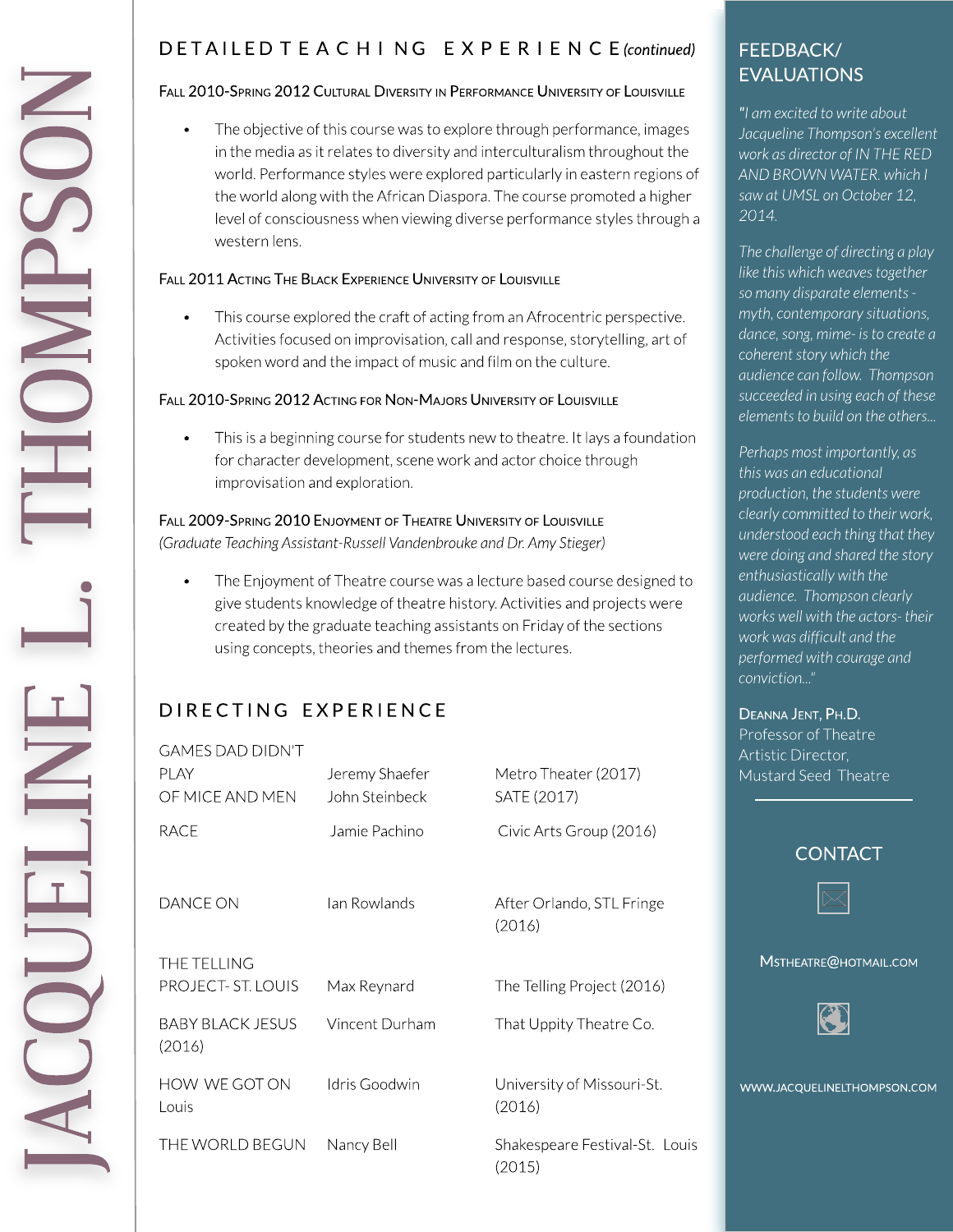#### D I REC T I N G EXPERI EN C E**(continued)**

| <b>GOOD PEOPLE</b>                 | David Lindsey Abaire | University of Missouri-St.Louis<br>(2015)  |
|------------------------------------|----------------------|--------------------------------------------|
| NINE PARTS OF<br><b>DESIRE</b>     | Heather Raffo        | University of Missouri-St. Louis<br>(2015) |
| THE LARAMIE PROJECT Moises Kaufman |                      | University of Missouri-St.Louis<br>(2014)  |
| IN THE RED AND                     |                      |                                            |
| <b>BROWN WATER</b>                 | Tarell McCraney      | University of Missouri-St.Louis<br>(2014)  |
| FOR COLORED GIRLS                  | Ntozake Shange       | University of Missouri-St. Louis<br>(2013) |
| IN THE BLOOD                       | Suzan Lori Parks     | University of Missouri-St. Louis<br>(2012) |
| TENNESSEE WILLIAMS                 |                      |                                            |
| <b>ONE-ACTS</b>                    | Tennessee Williams   | University of Missouri-St. Louis<br>(2012) |
| POOF                               | Lynn Nottage         | University of Louisville (2011)            |

### SELECTED ACTING EXPERIENCE

#### **THEATRE**

| DOT                              | Shelly                     | The Black Rep/Ron Himes (2017)                    |
|----------------------------------|----------------------------|---------------------------------------------------|
| a human being<br>died that night | pumla                      | Upstream Theater/ Patrick Siller(2017)            |
| INTIMATE APPAREL                 | Esther New                 | Jewish Theatre / Gary Barker (2017)               |
| A CHRISTMAS CAROL                | Ghost of<br>Christmas Past | Repertory Theatre St. Louis/<br>Steve Woolf(2016) |
| A MIDSUMMER<br>NIGHT'S           | Hippolyta                  | Shakespeare Festival STL/<br>Rick Dildine (2016)  |
| <b>AFFLICTED</b>                 | Tituba                     | Metro Theatre Comp/Julia Flood<br>(2015)          |
| A KID LIKE JAKE                  | Nurse                      | Repertory Theatre St. Louis/<br>Seth Gordon(2014) |
| PRAYER FOR THE GUN Multiple      |                            | Onsite Theatre/Bill Whittaker(2014)               |

# FEEDBACK/ EVALUATIONS

**"Thank you for your outstanding directionoftheUMSLstudent's** performance of THE **MOUNTAINTOP** for the 2014 UMSL Dr. Martin Luther King, **Jr.HolidayObservance. The piecewasincrediblymovingand** spoke to the occasion... and the student's performance was **wonderful.**

The feedback from program **attendees,planningcommittee membersandothers,wasvery** complimentary, many of them **stating that thiswas,"thebest programwehavedone." Thank youforhelpingtomakethisa reality."**

#### DEBORAH BURRIS Director and Chief Diversity Office UMSLOffice of Equal Opportunityand Diversity

### **CONTACT**



MSTHEATRE@HOTMAIL.COM